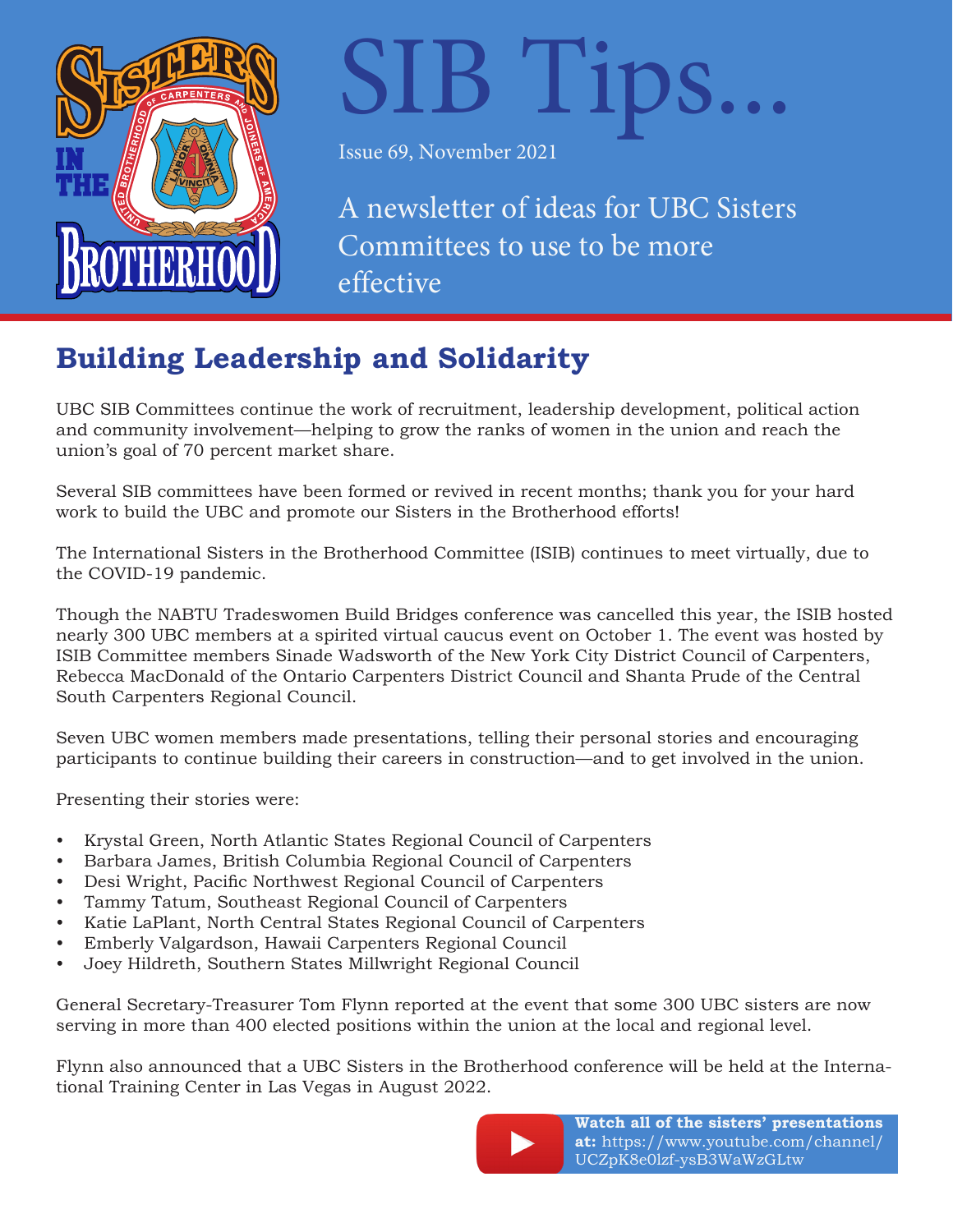The ISIB's newest committee members are:

#### **Shanta Prude, Southern District**

A 10-year member of Local 3094 in Florien, Louisiana, Shanta worked in a plywood mill before being named as Council Representative for the Central South Regional Council of Carpenters last March. She is assigned to represent workers at shops in Louisiana, Mississippi and Arkansas. Shanta has been meeting with SIB members during her shop visits and convening virtual meetings for all Sisters throughout the council.

#### **Sinade Wadsworth, Eastern District**

A native of the Bronx, New York, Sinade joined UBC Local 157 through a pre-apprenticeship program in 2012. She became a general carpenter, with an emphasis on interior systems and finish carpentry. Sinade was named a representative of the New Yok City District Council of Carpenters three years ago and is assigned as an organizer, educating workers about issues including misclassification and tax fraud. Sinade stays in touch with SIB members throughout the Eastern District to share information and empowerment strategies.

#### **Rebecca McDonald, Canadian District**

Rebecca is a native of Ottawa and grew up around the concrete industry due to a family business. She began working as a laborer in commercial formwork in 2011 and joined UBC Local 93, Ottawa, in 2013. In 2019 Rebecca was hired by her local as an outreach specialist and assistant training director. In her work visiting high schools and other recruitment events, Rebecca educates potential members about the apprenticeship pathway—and is excited to have the opportunity to make real change.

Thank you, ladies, for your leadership!

In Solidarity, International Sisters in the Brotherhood Committee

# **Regional Updates**

# **Canadian District**

Chairs of the district's SIB committees attended a nationwide virtual SIB Chair Connect meeting in May.

#### **Atlantic Canada Regional Council**

· The first meeting of a new ACRC SIB Committee Chairs group was held in the Spring, with the goal of reactivating SIB committees in the regional council. The ACRC SIB Committee Chair is Cassandra Whalen. The group held a logo design contest and is developing a new mission statement.

· In Newfoundland, SIB committee members partnered with the Office to Advance Women Apprentices and with Skills Canada to speak with Grade 8 students and make trade teaser video calls. In July, the committee participated in the First ACRC Pride event. In August, the committee participated in the Orientation to Trades and Technology program with Women in Resources and Development Canada. The committee is concentrating on mentorship by seeking partnerships with women in trades groups and developing a recognition program.

#### **British Columbia Regional Council**

· Sister Kristine Byers completed the Level 1 and 2 certificate for the Canada Inclu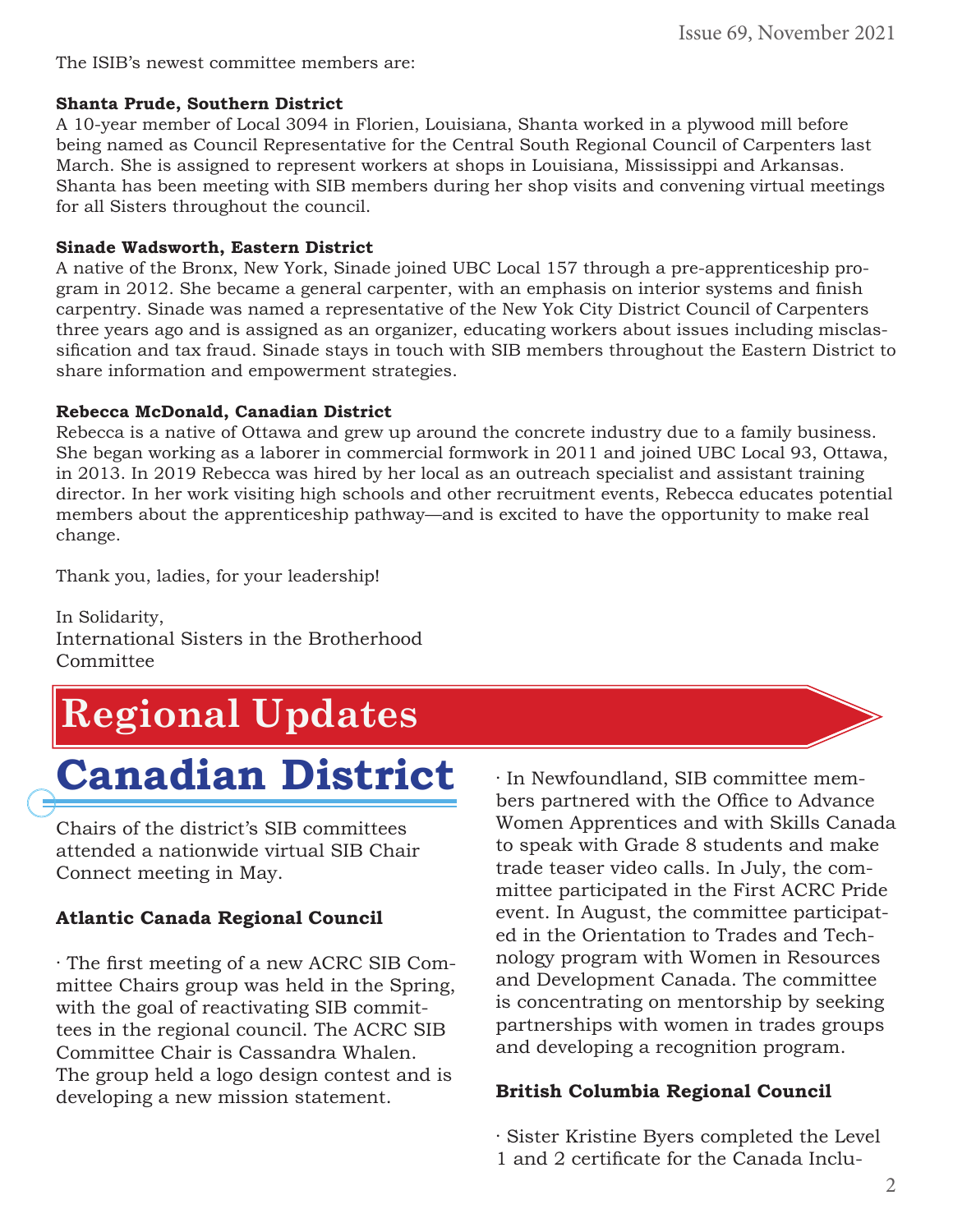sion (CCDI) program provided through the Greater Vancouver Board of Trade.

· For National Indigenous Peoples Day, several Indigenous sisters provided personal stories for a social media post.

· Three sisters were elected to the Local 1907 Executive Board: Recording Secretary Heather Chislett, Financial Secretary Kristine Byers and Trustee Barbara James. Byers and James were also elected as regional council delegates.

· Sisters Byers organized and instructed for a tour of women from the YMCA's Level Up program.

· Sister James was selected as an assistant instructor for the Building a Greener Future Together program in collaboration with the Aboriginal Housing Management Association, Indigenous Innovation Initiative, and Women and Gender Equality Canada.



"Just when I thought I'd never find anything I truly loved, a friend of mine took me under his wing and taught me many things about this trade. I was then directed towards the carpenters union. Being a woman, I was a bit intimidated to even apply. With a few good supportive friends I took the first step and began the journey towards a better life, and a better future. I couldn't be happier to be part of such a huge family."

- Lindsay from Ontario

#### **Carpenters District Council of Ontario**

· CDCO SIB members have been taking several courses through the Ontario Building and Construction Tradeswomen organization. Courses include Public Speaking and Presentation Skills, Social Media and Media Skills and Mental Health First Aid.

· In May, Christina Carr became the first female steward for Local 2486. She became a journeyperson in November 2020. · Toronto Local 27 sisters Mulisus Joe and Reona Kimura are members of the CDCO Provincial Equity Committee.

· Local 27 sisters Nicole Runnalls and Rokhaya Gueye, and Local 93 member Rebecca McDonald discussed their journeys into the trades at a virtual roundtable discussion with Federal Minister of Labour Filomena Tassi.

· Sisters Mulisus Joe and Rokhaya Gueye, Local 27, took part in Afropolitan's Level Up Program in July.

· The CDCO Sisters Committee sponsored three virtual sessions in August and September for sisters to discuss mentorship, field leadership, jobsite culture and conflict resolution.

· Sister Rebecca McDonald participated in the Ontario Building and Construction Tradeswomen (BCT) general meeting, discussing upcoming general agreements.

· Sister Angela Norman of Local 27 was featured on BCT's Working Tradeswomen Wednesday on Instagram.

#### **Millwright Regional Council of Ontario (Local 2309)**

· The first meeting of the MRCO SIB Committee was held on March 11, including planning for recruitment and other council initiatives.

· Several Sisters signed up to participate in the council's video productions for Tax Fraud Days of Action.

· Sister Heather Ferguson is investigating a mentoring program for women in non-traditional jobs, at the Canadian Prosperity Project campaign.

· SIB Committee members Jamilyn Tin-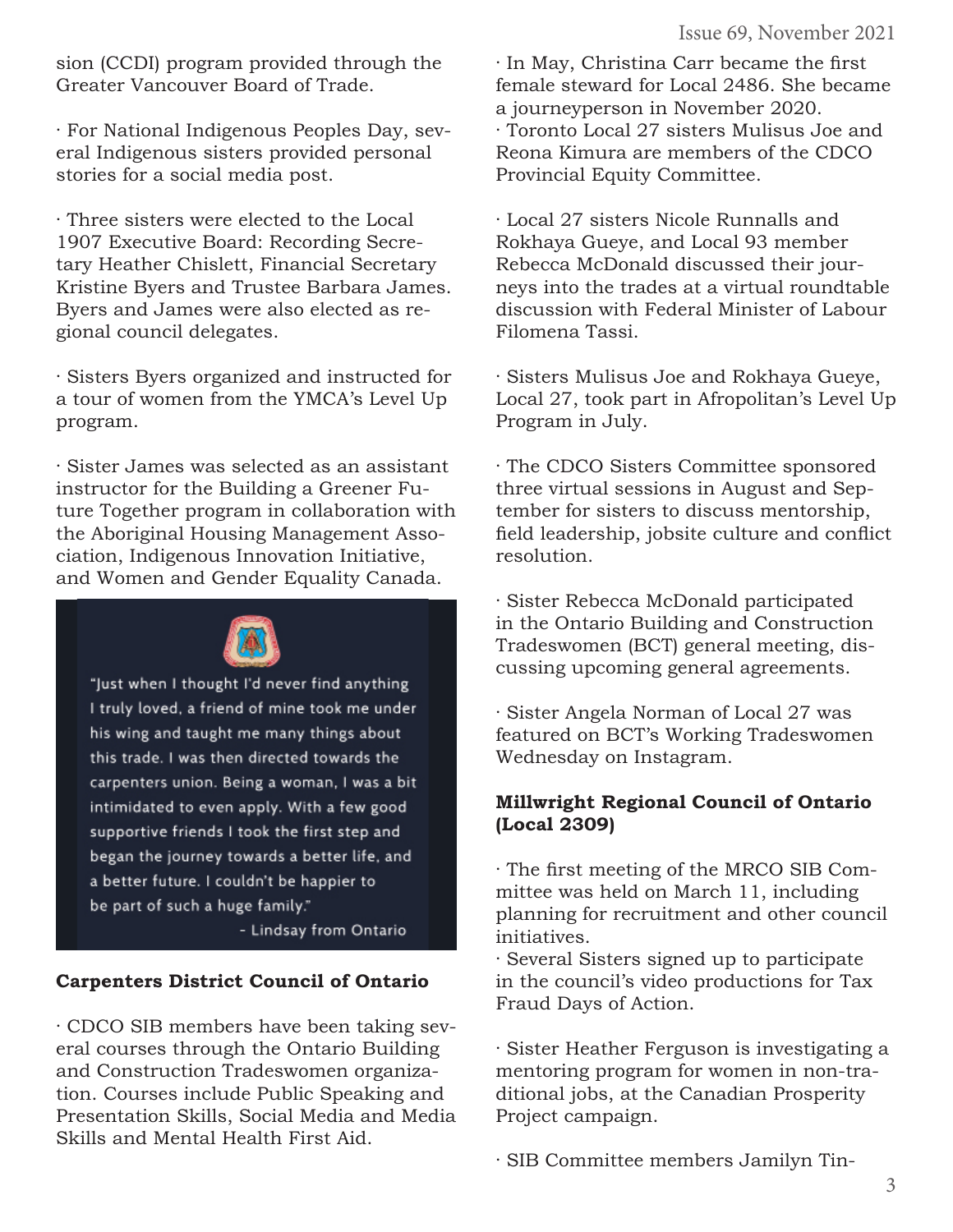dale and Heather Ferguson were the main presenters at a six-week pilot pre-apprenticeship program at Bruce Power, aimed at Indigenous students. The program is using the Carpenters International Training Fund's Career Connections format. All who participated became members of Local 1592.

· SIB members, including Sister Veronica Amodeo, have been speaking to student groups at George Brown College about their experiences working in the millwright trade. The Committee created videos aimed at recruitment and retention, for use on social media.



# **Prairie Arctic Regional Council**

· Manitoba Local 343 Sister Leah Peters represented the UBC on a virtual panel hosted by Manitoba Women in Trades in a session themed "Her Story."

· Local 1985 Sister Shylah Nokusis spoke at a webinar on Empowering Women in Skilled Trade and Technologies, hosted by Skills Canada Saskatchewan, partnered by Saskatchewan Polytechnic.

## **Quebec Regional Council**

The new QRC SIB Committee began meeting in June and has developed plans to visit schools, offer a support service to help integration on construction sites, train committee members on harassment at work by the organization, Action Travail des Femmes.

# **Western District**

# **Northern California Regional Council**

· Sister Katie Estupinan, an apprentice member of Local 751, was featured in the North Bay Biz magazine as well as in the council's monthly magazine.

· SIB committee members participated with Rebuilding Together in an effort to help rehabilitate housing for formerly incarcerated women.

### **Southwest Regional Council**

The committee is working on its Sisters Vision 2022 plan, which will fine-tune the committee's current structure. The Southwest SIB Steering Committee meets twice monthly to discuss retention, outreach and monthly meetings. Members are Brenda Ward, Shannon McTeague, Autumn Brow, Melinda Melendez, Kimberly Robinson, Melissa Spinelli and Jovan Johnson.

## **(Arizona)**

· The Southwest Regional Council Sisters Committee sponsored Carpenters Union Participation Program (CUPP) event at the City of Goodyear zoning meeting. At issue is a piece of state-owned agricultural land that is being rezoned industrial. The bidder is a microchip plant. Carpenters would be involved in the build and jobs would be available once the site opens.

· The growing Arizona SIB Committee has sponsored two Carpenters Union Participation Program (CUPP) events, including Retention Phone Banking and CUPP Outreach.

· In June the Committee held an in-person SIB general meeting for the first time in over a year.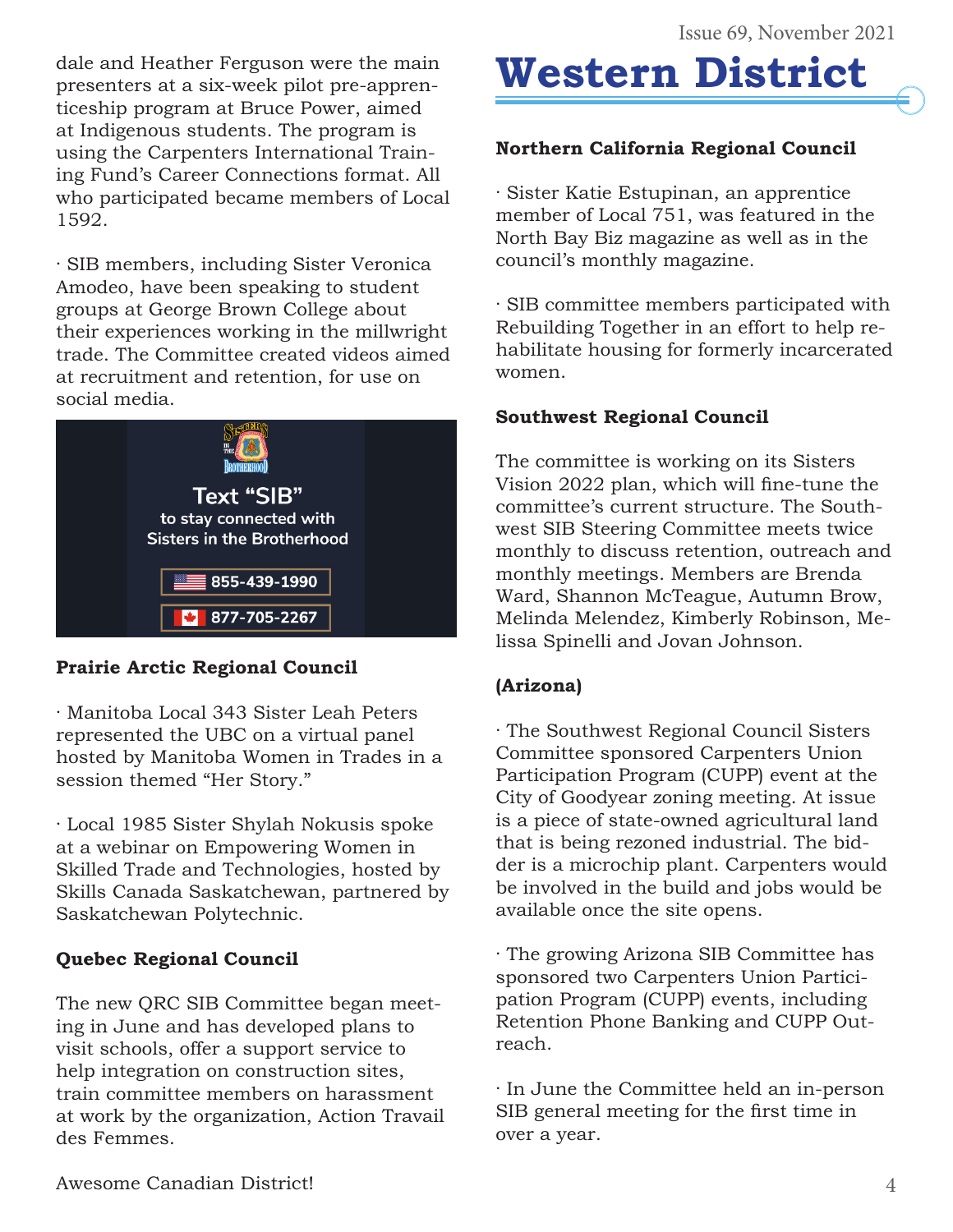· SIB Co-Chair Blasa Tena made history by becoming the first woman regional council delegate representing Local 1912.

· Co-Chair Ellen Williams represented Local 1912 at the council's news conference announcing its endorsement of Katie Hobbs for governor.

#### **(Southern California)**

· Meets over Zoom the second Monday of the month. In February and March attendance grew to more than 70 attendees at each meeting. Recent meetings included discussion of mental health and the rollout of the council's Carpenter ComPsych program, and, in honor of International Women's Day, the history of women labor leaders.

#### **Pacific Northwest Regional Council (North Puget Sound area)**

· Continued with its popular SIB virtual meetings for Washington State Sisters, held on the fourth Thursday of every month. About 40 Sisters attended the February meeting.

· Kristine Cole presented Part 3 of her series, The Four Factors of Success at the committee's March meeting.

Excellent Western District!



# **Eastern District:**

#### **Eastern Atlantic States Regional Council**

Tori Shriver was named Political Director of the council. In addition, Katie Atkinson of Local 255 was appointed as a part-time instructor for pre-apprenticeship carpentry training.

#### **Eastern Millwrights Regional Council**

Mikayla Bradford has been appointed as the chair of the council's newly formed Women's Committee.

### **New York City District Council**

· The SIB Committee has created a first-ever executive board and is applying for non-profit tax-exempt status in order to raise funds and apply for grants. E-Board members are President Jodie Ann Beatty, Vice President Denise Echevarria, Treasurer Erica Olsen, Recording Secretary Taji Riley and Trustees Emily Huffman and Candice Hewitt.

· The committee has launched a new mentoring program and is creating a construction internship program to increase participation among women, minorities and residents of low-income neighborhoods.

- · Candice Hewitt is the committee's liaison to Non-traditional Employment for Women (NEW).
- · Taji Riley discussed her construction career with students at Bold Charter School.
- · The committee made more than 400 calls in advance of its September virtual meeting and 50 of the 100 members who registered for the meeting attended.

· The committee is hosting a SIB logo design contest for use on t-shirts and stickers.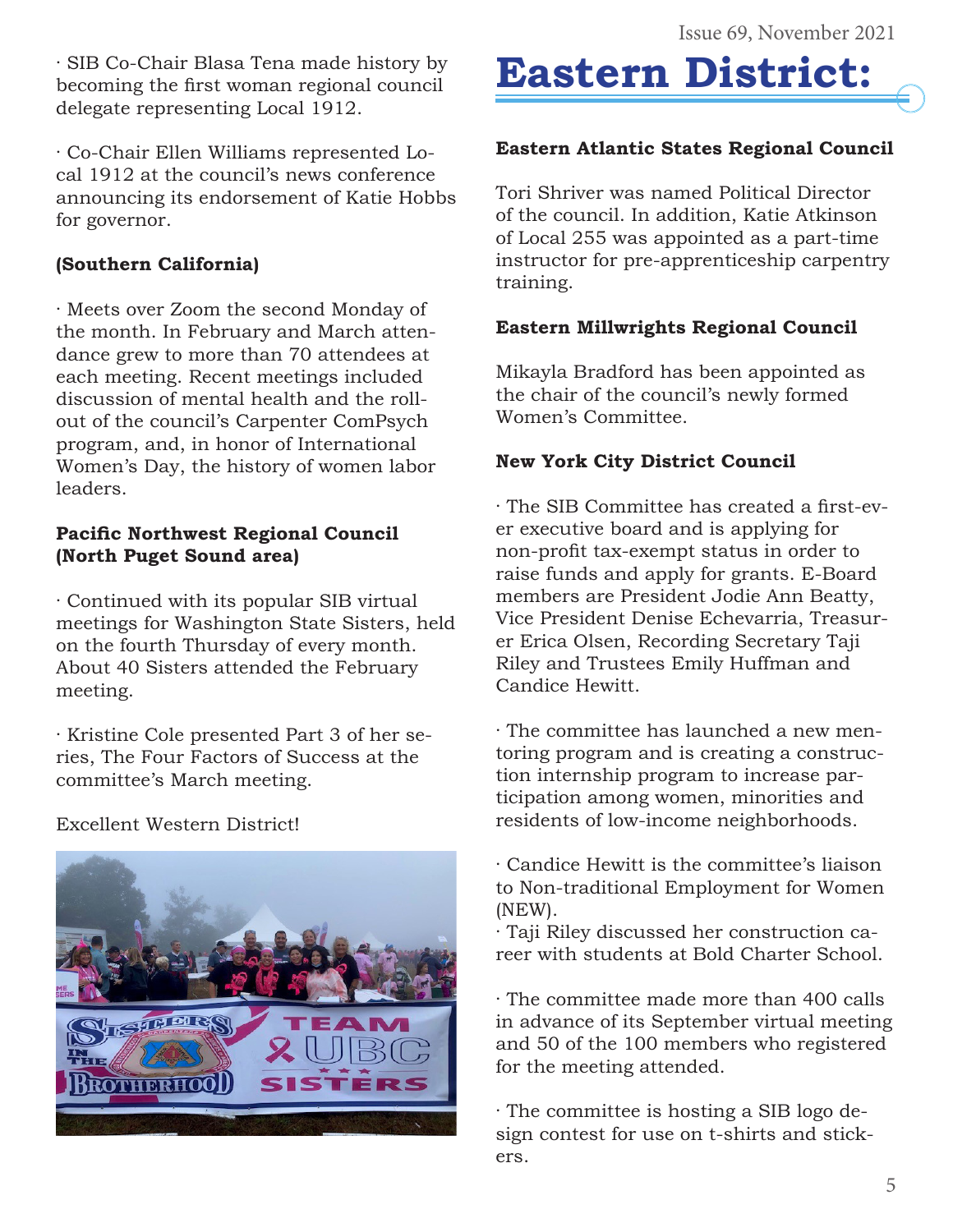· SIB members are participating in SIB Candidate Q&A with candidates for District Council office in the Nov. 1 election.

· SIB members took part in the council's annual charity softball picnic—this year the SIBs provided a popular dessert table at the event and raised more than \$700 for a sister in need.

· Taji Riley worked with the nonprofit Rocking the Boat at a rowing event for youth in the South Bronx.



**North Atlantic States Regional Council (Boston Area)**

· Efforts to organize and recruit women into the UBC and the trades are featured in a chapter in a recently published book, Organizing for Power: Building a 21st Century Labor Movement in Boston. (Haymarket Press). NASRCC SIB Committee member and Organizer Liz Skidmore authored the chapter, which includes discussion of how the NASRCC tripled the number of women in apprenticeships in Massachusetts since 2012.

Congratulations, Liz, and all the SIB members who have helped build the union in Boston!

· Boston SIBs were instrumental in forming Care That Works, a pilot program to provide childcare to workers in need of care at non-standard hours. The seven drop-off locations open at 5 a.m. A UBC apprentice's nine-month-old daughter was recently among the first to enroll in the program.

· SIB Committee member Nicole Grodner was featured in a four-page spread on diversity and inclusion, including the SIB pre-apprentice program, published in the quarterly contractors' association publication, On The Level.

#### **(Central/Western Massachusetts)**

· The SIB Committee holds regular meetings for SIB members; in September the meeting was in-person as well as online. Sisters can join meetings either in-person in Springfield or Worcester, or from home.

· Numerous recruitment and outreach efforts include establishing a database of vocational high school contacts, as well as career fairs, diversity outreach events among end-users and outreach with colleges and local governments.

· In September SIB Committee efforts led to three union contractors being added to the bid list for a \$35 million project at Springfield College—and the job was awarded to one of the union bidders.

· The committee rotates responsibility for facilitating and chairing SIB meetings. Recent chairs have included Marilyn Rosa, Tyeka Robinson, Michelle Arnhold, Taylor Landry and Alysa Craig.

· The committee helped to organize a Western Mass Tradeswomen barbecue in June, attended by 30 tradeswomen and their families.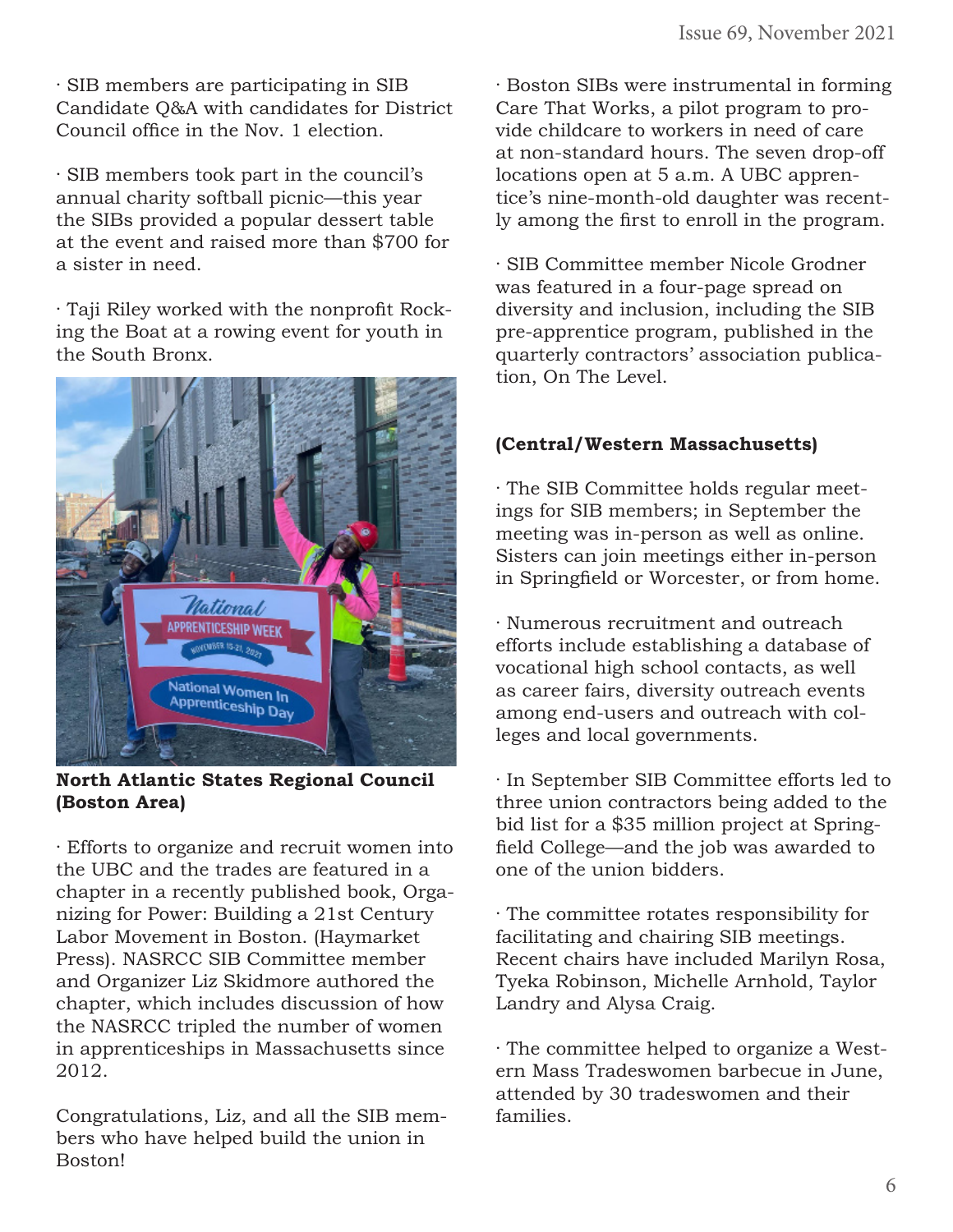### **(Northeastern Massachusetts)**

· The Committee meets the third Monday of the month at 5:00 p.m.

· The UBC apprenticeship program partners with Minuteman Vocational-Technical High School in Build It!, a pre-apprenticeship program. Four recent graduates of the program are now members of Local 339. Six women have been brought into the local this year.

· SIB members hosted a diaper drive to donate to Neighbors in Need, in Lawrence, Mass. Sisters Angela Lormeus, Angelita Velez, Faith Tajada and Regional Manager Kevin Kelly helped deliver the donation.

# **(Northern New England)**

· Regional Manager Kim Hokanson was joined by members of Locals 349 and 352 at the reelection kickoff event for Mayor Joyce Craig, the first female mayor of Manchester, NH. She is the daughter of union members and has met with Sister Hokanson about union and SIB issues.

· Locals 349 and 352 and the SIB committee hosted a diaper drive for the Amoskeag Health-Manchester Diaper Pantry.

· In Vermont, SIB members partners with Vermont Works for Women on a pre-apprenticeship Trailblazers class, which recently graduated a cohort of participants.

## Outstanding Eastern District!





## **Central South Regional Council**

SIB members in various industrial shops have been assembling New Hire packets for the regional council's local unions. The packets contain union applications, dues deduction forms, hand sanitizer, disposable masks and union publications.

Bravo Southern District!

For a more detailed look at SIB achievements, visit:

- **• Regional Committee Updates** for [pictures and stories. https://www.car](https://www.carpenters.org/regional-committee-updates/)penters.org/regional-committee-updates/
- **• Resources for SIB Committees** for documents and materials. https:// [www.carpenters.org/regional-commit](https://www.carpenters.org/regional-committee-resources/)tee-resources/
- **• Newsletter Archives** for more details about SIB Committee achievements. https://www.carpenters.org/Sis[ters-brotherhood-tips-newsletter/](https://www.carpenters.org/regional-committee-resources/)